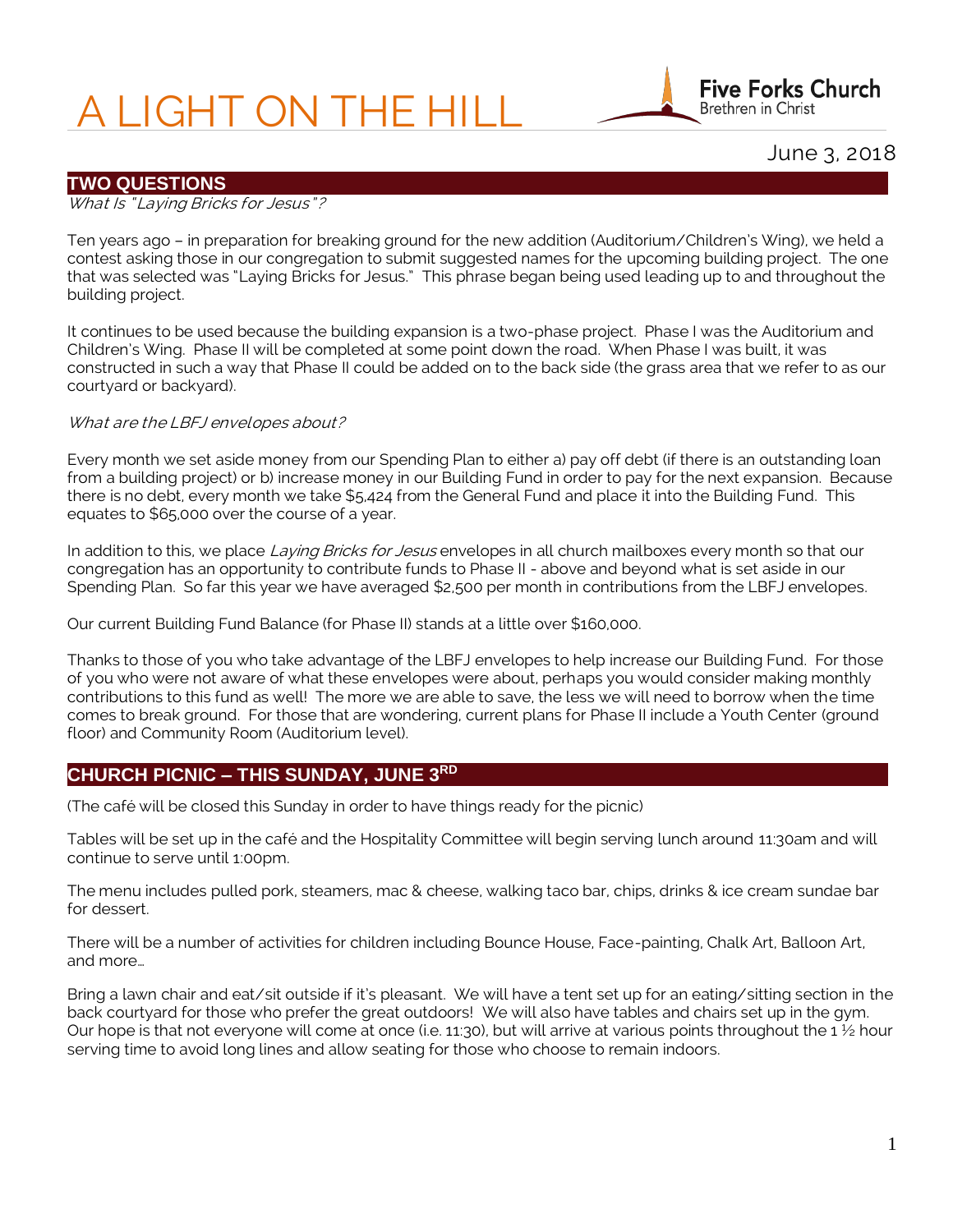# **THIS WEEK AT FIVE FORKS**

| Sunday, June 3    | Prayer Hour6:45am (C2)<br>NO Café<br>Morning Messages:<br>Aud. (8:00, 9:30 & 11:00m) - Pastor Ray - Scripture: Luke 24<br>Chapel (11:00am) - Pastor Shaun - Scripture: I Corinthians 13 & various Proverbs<br>Church Picnicserving lunch from 11:30am -1:00pm (MP)                                                                               |
|-------------------|--------------------------------------------------------------------------------------------------------------------------------------------------------------------------------------------------------------------------------------------------------------------------------------------------------------------------------------------------|
| Monday, June 4    | Men's Prayer Group5:45am (Chapel)                                                                                                                                                                                                                                                                                                                |
| Tuesday, June 5   | Men's Prayer Group 6:30am (Chapel)<br>Church Board Meeting 6:30pm<br>Celebrate Recovery6pm- café; 7pm- large group meeting, 8pm -open share                                                                                                                                                                                                      |
| Wednesday, June 6 | No Services - Summer Break                                                                                                                                                                                                                                                                                                                       |
| Thursday, June 7  | Ladies Prayer Hour 6:30-7:30am (Chapel)                                                                                                                                                                                                                                                                                                          |
| Sunday, June 10   | Prayer Hour 6:45am (C2)<br>Café7:00am - 11:00am<br>Blood Pressure Screening (9:00am-9:20am & 10:30am-10:50am) (C13)<br>Morning Messages:<br>Communion in all services<br>Aud. (8:00, 9:30 & 11:00m) – Pastor Ray – Scripture: Matthew 11:16-17; 18:1-6, 10; 19:13-15<br>Chapel (11:00am) - Pastor Shaun - Scripture: Matthew 19:13-14; Mark 3:14 |
|                   | VBS6:30pm - 8:00pm                                                                                                                                                                                                                                                                                                                               |

# **VBS 2018 – SHIPWRECKED – RESCUED BY JESUS**

June 10-14… 6:30-8:00pm

Children ages 3 (by January 1, 2018) thru  $5<sup>th</sup>$  grade (completed). All preschoolers must be bathroom independent.

Register online at http://www.ffbic.org/vacation-bible-school/

## **LEGO CAMP**

July  $9^{th}$  – 13<sup>th</sup>

Registration will open on Sunday, June  $17^{th}$ . .

We will be opening the camp to 48 students who have completed grades 1-5. There will be 24 students selected for the AM class (9:00am – 12:00pm) and 24 students for the PM class (1:00 – 4:00pm). If a student attended last year's camp, they would not be eligible for this year's camp.

Our daily objective for each small group of students is that they will build and program a moving WeDo Lego Model. In order to do these objectives, students will be required to use reading, math, computer, and engineer/design skills. Students will work with a partner and learn basic skills about technology and engineering that will prepare them for a future transition into other STEM activities. Lego Camp is being offered to students who will commit to attending the program every day from July 9-13. Parents or guardians are responsible for providing transportation to and from Five Forks Church.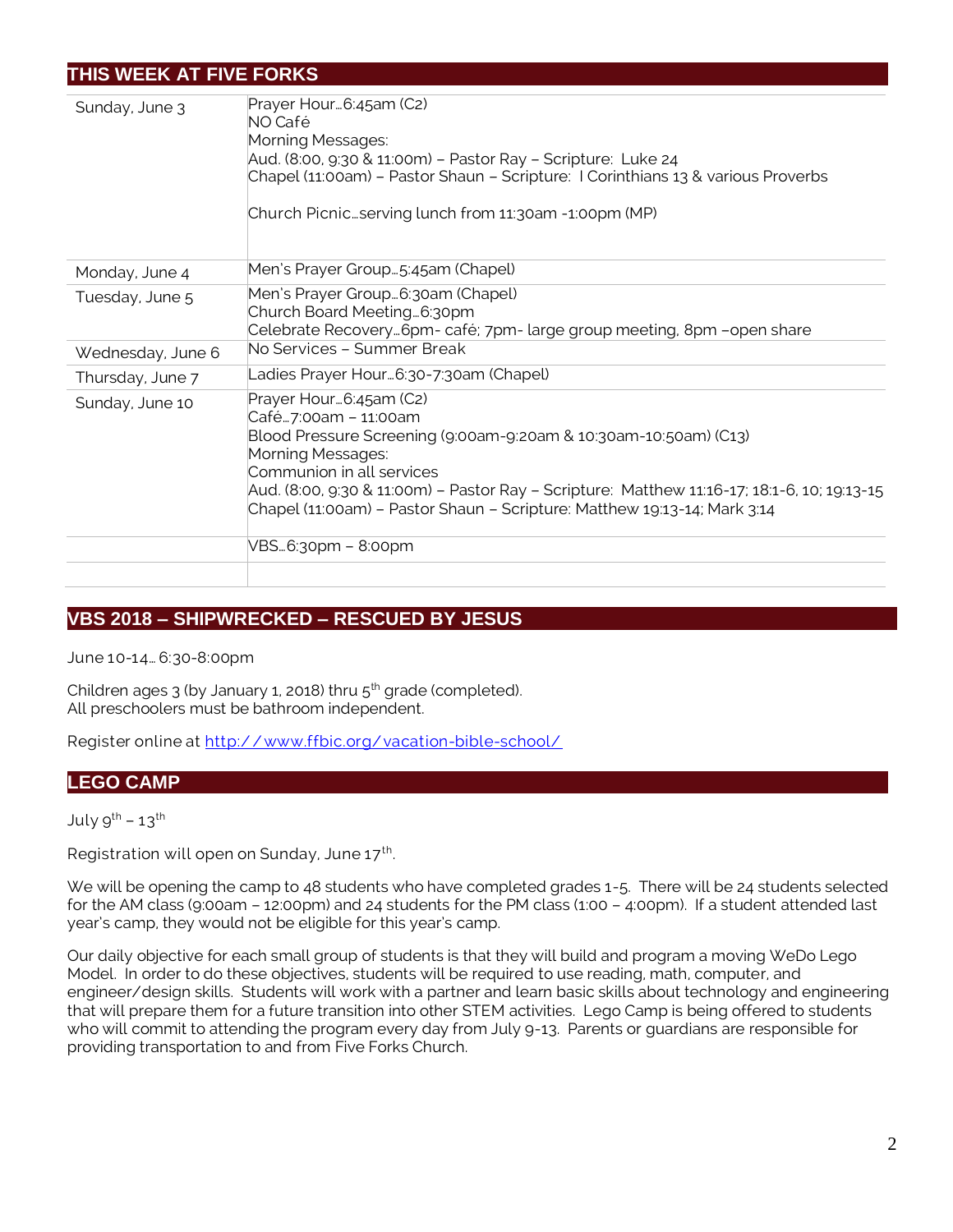## **CRAFT CAMP**

July 30 – Aug. 3… 9:15am – 12:30pm

Children who have completed grades 1-5

Registration will open Sunday, June 17<sup>th</sup>

We are in need of youth and adult volunteers. If you would like to help or have questions, please contact Jacki Hord at kimhord@gmail.com or stop by the Children's Information Desk on Sunday, June 3<sup>rd</sup> and 10<sup>th</sup>. .

## **ELO TURKEY SHOOT**

Saturday, June  $9^{th}$  &  $16^{th}$ ... 5:00 P.M. 10748 Wayne Hwy. Waynesboro, PA

Ages 10 and up \*15 years old and under must be accompanied by an adult

- Free Admission & Food
- Prizes for each round
- No Worked Guns/No .640 Choke or Larger

Must Pre-Register at [www.eloutdoors.com](http://www.eloutdoors.com/)

# **WITH DEEPEST SYMPATHY**

We express our heartfelt sympathy to Janet Norris with the passing of her sister, Dorothy Moser on May 18, 2018.

We express our deepest sympathy to Cathy Ankerbrand with the passing of her husband, Donnie Ankerbrand on May 31, 2018.

## **HEALING PRAYERS FOR YOU**

(Those who have been hospitalized or underwent surgery/procedures this week)

Dottie Boswell Pete Desautels Jacki Hord Forrest Oney

## **FOOD PANTRY JUNE "ITEM OF THE MONTH"**

Peanut Butter (Place donations in the orange container in the lower lobby.)

## **OPERATION CHRISTMAS CHILD JUNE "ITEM OF THE MONTH"**

Toothbrushes, hair clips, headbands, combs, bracelets, hair ties, barrettes (Place donations in the designated boxes in the lower and upper lobbies.)